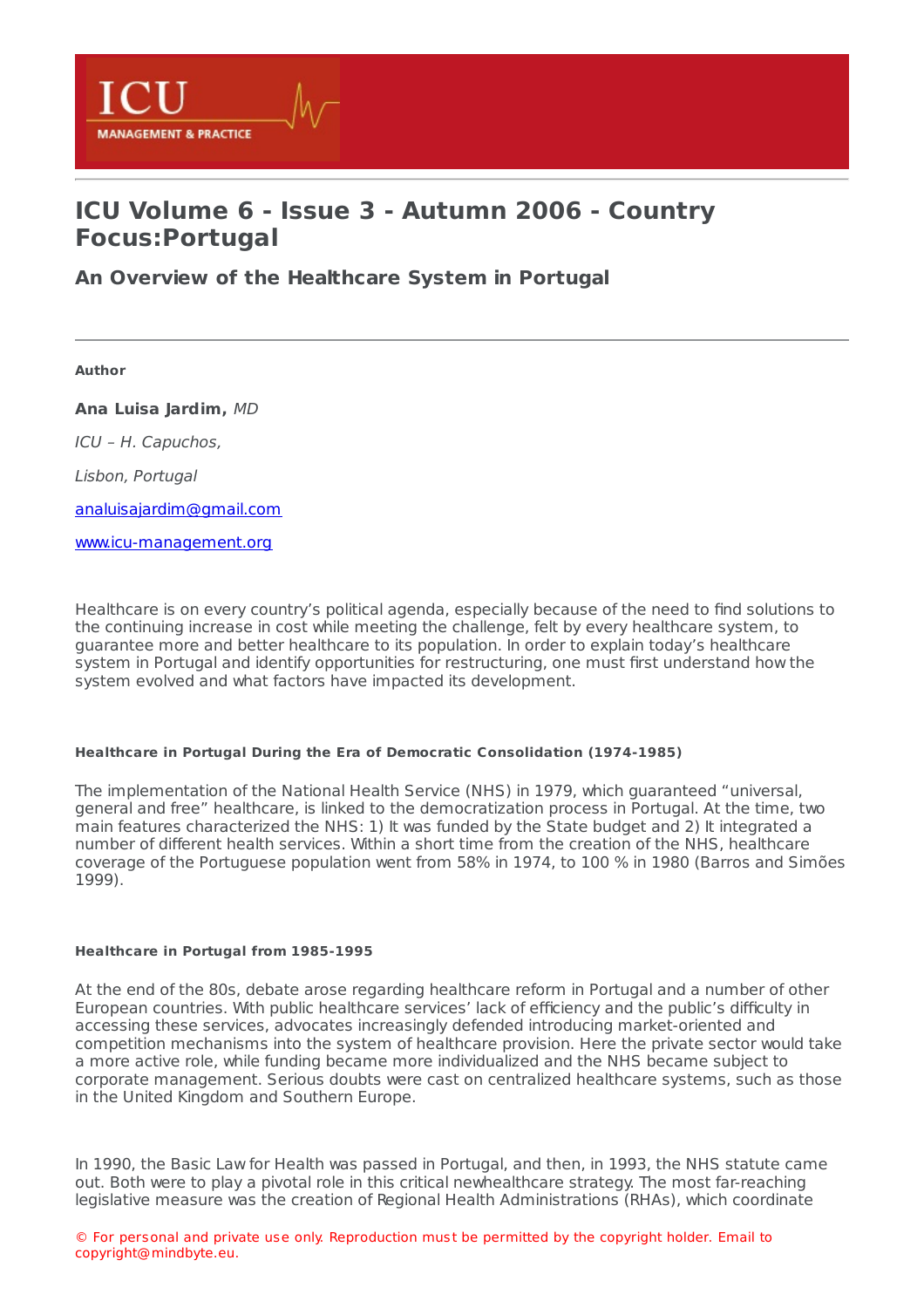legislative measure was the creation of Regional Health Administrations (RHAs), which coordinate hospitals and healthcare centers over widespread geographic areas. Also at this time, Portugal underwent its first experience of private management of a public hospital.

From 1974 to 1995, there was overall improvement in health indicators, and the country progressively converged with the average health figures for Europe. Yet in tandem, there was a significant rise in healthcare spending, an increase in human resources deployed and an upswing in the indicators for use of healthcare services (OECD 2006).

# **Latest Developments in the Evolution of the Healthcare System (1995-2006)**

Particularly after 2002, a number of structural reforms were developed and implemented, some of which were innovative. Some of the more liberal principles from the previous period were incorporated (separating the funder from the provider), and providers were reorganized with a view to decentralization and increased flexibility of management. Some examples of this are the corporatization of a few public hospitals, and the creation of Integrated Centers of Responsibility in hospitals, which act as intermediate levels of administration, and third generation health centers.

The OECD's September 2004 Report (Economic Survey Portugal 2004) made a globally positive assessment of the reformunderway and the legislation that had been passed. The key strategy for reform is combined national healthcare where public, private and social healthcare providers coexist and are regulated by an "independent and autonomous regulatory entity" that oversees issues of equity, accessibility, quality and rights of users.

According to the Ministry of Health (2004), 74% of hospital beds belong to the public network, while 23% belong to the private sector. 79% of the private sector beds belong to the private non-profit sector and 21 % to the for-profit private sector (Ministry of Health 2004). It should be stressed that, in 2001, the share of Portugal's GDP spent on healthcare was already 9.3% - while the European average was 9.0% (OECD 2006).

# **Hospital Care**

A new hospital management law was passed for all hospitals that called for heightened management responsibility, upgraded efficiency, effective assessment of professionals and introduction of financial incentives. As a result, 34 hospitals were corporatized, with 31, more than 1/3 of all public hospitals, designated Public Corporate Entities (PCEs). In addition, two of the largest teaching hospitals have also recently been corporatized. This new legal framework allows for greater administrative autonomy and financial accountability in hospital management, while permitting greater leeway in purchasing equipment and materials and in hiring employees.

PCE hospital employees are currently covered by in individual work contracts.

Other, non-corporatized public hospitals (the Public Administrative Sector hospitals, or PAS hospitals) are expected to follow suit, improving their overall performance by following the benchmarks set by the PCEs. Modern partnership models have also been adopted, in which public-private partnerships (PPPs) of the Private Finance Initiative type have been set up. This involves the construction, financing and operation of new public NHS hospitals by private entities.

# **Primary Care**

Legislation already published opens the way to the reform of primary healthcare by means of new

© For personal and private use only. Reproduction must be permitted by the copyright holder. Email to copyright@mindbyte.eu.